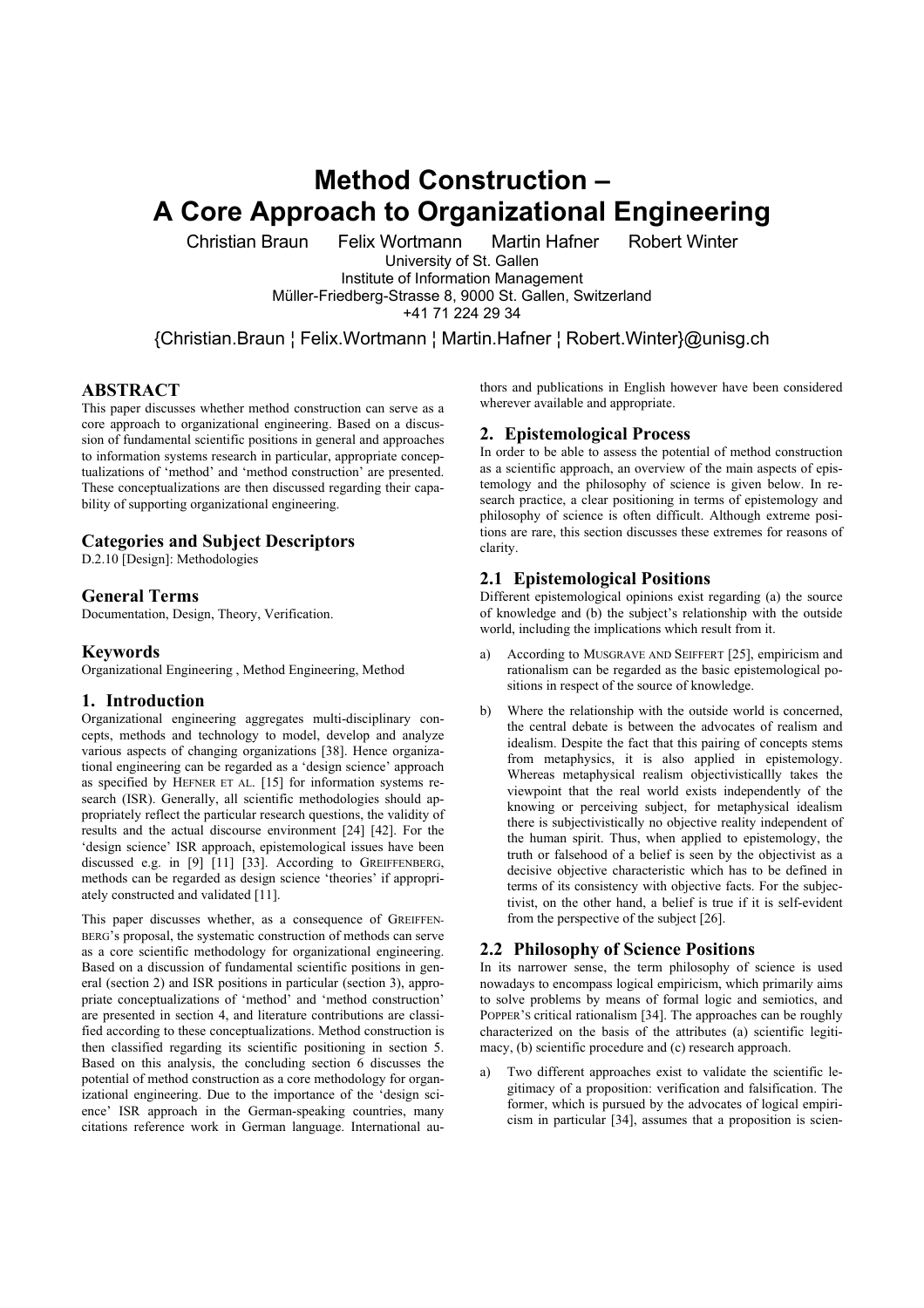tific if the observation of a spatially and temporally determined event can be formulated for it. The decision rule states: a proposition is true if it is confirmed by observation. Conversely, POPPER, as founder of critical rationalism, claims that a proposition in the context of a theory or a theoretical system should be recognized as scientific if the proposition or the system is falsifiable [1]. This means that an observation can be formulated which contradicts the proposition or the system [30].

- b) Furthermore, scientific approaches can be distinguished according to their procedures. Whereas deduction is based on the laws of logic, under which it is sometimes subsumed, and on the basis of laws and theories derives different conclusions which can serve as explanations and predictions [7], induction in its naïve form assumes that the epistemological process is based on observation and generalization. While critical rationalism rejects induction to explain the truth or probability of hypotheses, the proponents of induction assume that inductively obtained conclusions are the main sources of knowledge [2].
- As the last attribute for differentiating scientific positions, it is possible to distinguish between the quantitative and qualitative research approach. While the former attempts to establish a contradiction-free connection between the elements of a theory and reality by means of large random samples, the qualitative approach sets out to understand and interpret observable aspects of reality [24].

# **3. The Epistemological Process in Information Systems Research**

In order to position method construction in ISR, an overview of the goals and methods of ISR is provided below.

#### **3.1 Goals of Information Systems Research**

BECKER ET AL. deduce four research goals for ISR [5]. In relation to the objects of ISR, i.e. information systems and their environment, they distinguish on the one hand between the behavioral science approach and the design science approach:

- Behavioral science approach: The goal of this approach is to comprehend reality.
- Design science approach: The goal of this approach is to design and/or change reality. Here, it is possible to draw on the results from behavioral research.

On the other hand, BECKER ET AL. differentiate between methodoriented research goals (i.e. which aim to understand and develop methods and techniques for information systems analysis, design and utilization) and artifact-oriented research goals (i.e. which aim to understand actual information systems utilization and to develop actual information systems).

## **3.2 Methods of Information Systems Research**

KÖNIG ET AL. identified the most important research methods in the German-speaking ISR community as part of a Delphi study [22]. If these research methods are extended to include the dominant methods in the Anglo-American community [14], this results in Table 1:

 **Table 1. Methods of information systems research** 

|                          | Observation (e.g. of user or system behavior)                |  |  |  |  |  |  |
|--------------------------|--------------------------------------------------------------|--|--|--|--|--|--|
| <b>Empirical Methods</b> | Document analysis                                            |  |  |  |  |  |  |
|                          | Ethnography                                                  |  |  |  |  |  |  |
|                          | Exploration by means of case studies and field studies       |  |  |  |  |  |  |
|                          | Ex-post descriptions and interpretations of real facts       |  |  |  |  |  |  |
|                          | Research through development                                 |  |  |  |  |  |  |
|                          | Grounded theory                                              |  |  |  |  |  |  |
|                          | Reference models as a quasi-empirical (semi-formal) approach |  |  |  |  |  |  |
|                          | Surveys, interviews                                          |  |  |  |  |  |  |
|                          | Action research                                              |  |  |  |  |  |  |
|                          | Argumentative research                                       |  |  |  |  |  |  |
|                          | Deduction                                                    |  |  |  |  |  |  |
| Constructive Methods     | Development and testing of prototypes                        |  |  |  |  |  |  |
|                          | Creativity techniques                                        |  |  |  |  |  |  |
|                          | Modeling                                                     |  |  |  |  |  |  |
|                          | Simulation                                                   |  |  |  |  |  |  |
|                          | Futurology                                                   |  |  |  |  |  |  |
|                          |                                                              |  |  |  |  |  |  |

Consolidation is performed by merging research methods with the same content. The categories "Empirical Methods" and "Constructive Methods" are based on the classification in [22].

#### **4. Methods**

Before going on to take a closer look at the construction of methods below, the method concepts of ISR should be examined.

## **4.1 General Method Concept**

LORENZ defines a method as a process which is planned and systematic in terms of its means and purpose, and which leads to technical skill in resolving theoretical and practical tasks [23]. Characteristic features of the concept of method are goal orientation and a systematic ('engineering') approach. Someone who acts methodically can explain the means and procedures they selected to achieve specific goals. In science, method concepts vary slightly according to the respective universe of discourse. If these different concepts are consolidated around a common core, a method is a process for systematically acquiring, representing and imparting knowledge.

**Table 2. Fundamental attributes of methods** 

|                               | BALZERT <sup>[3]</sup> | BECKER [4] | <b>BRINKKEMPER</b> [6] | CRONHOLM <sup>[8]</sup> | FERSTL/SINZ [9] | <b>GREIFFENBERG</b> [11] | GUTZWILLER <sup>[13]</sup> | <b>KARLSSON</b> [20] | <b>KETTINGER [21]</b> | $[28]$<br>PRAKASH | PUNTER <sub>[29]</sub> | <b>SCHEER</b> [32] |
|-------------------------------|------------------------|------------|------------------------|-------------------------|-----------------|--------------------------|----------------------------|----------------------|-----------------------|-------------------|------------------------|--------------------|
| Goal<br>orientation           | Х                      | X          |                        | X                       | Х               | Χ                        |                            |                      | X                     | Х                 | Х                      |                    |
| <b>Systematic</b><br>approach | X                      | X          | X                      | X                       | X               | X                        | X                          |                      | X                     |                   | X                      |                    |
| <b>Principles</b>             | X                      | X          | X                      | X                       | X               |                          |                            |                      | X                     |                   |                        | X                  |
| Repeatability                 | Χ                      |            |                        |                         |                 |                          |                            |                      |                       |                   |                        | X                  |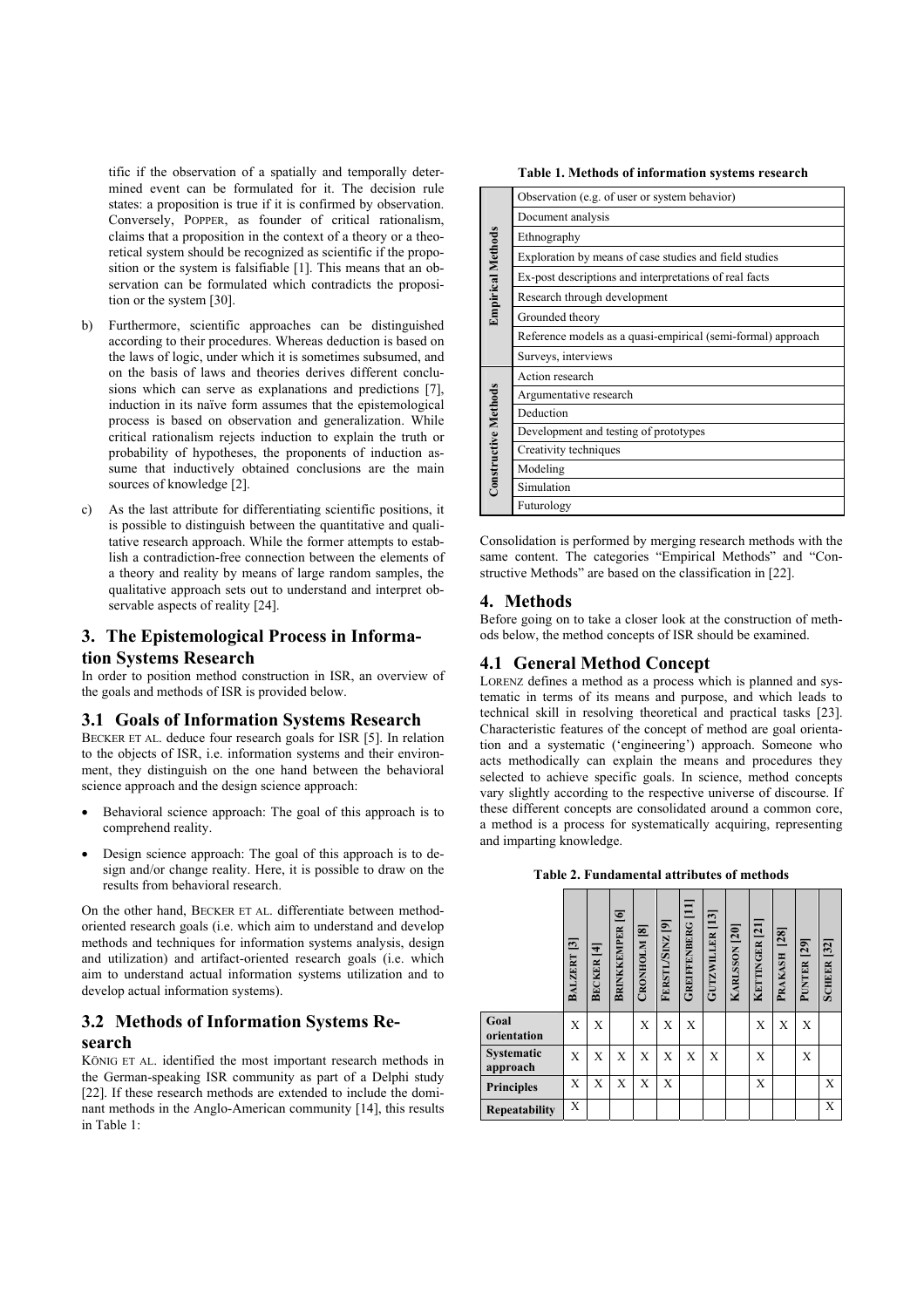## **4.2 Method Concept in Information Systems Research**

The design of information systems necessitates an engineeringbased procedure as it needs to be plannable and repeatable. It thus calls for a systematic approach to design. There is broad agreement in the literature that the use of methods constitutes the basis for engineering-based procedure. Nonetheless, a large number of different definitions and opinions exist regarding the concept of method.

When it comes to defining the concept of method, the emphasis is placed on different attributes in the literature:

- Goal orientation: Methods are goal-oriented. They stipulate rules on how to proceed or act in order to achieve defined goals or solve problems.
- Systematic approach: If methods are to deliver rules on how to act and instructions on how to solve problems or achieve goals, then they must possess a systematic structure in order to enable the deduction of concrete work steps or tasks for achieving goals.
- Principles: Many method specifications are closely related to design principles, i.e. general construction guidelines and/or strategies.
- Repeatability: In the literature, some authors call for methods to be intersubjectively repeatable.

Table 2 provides an overview of the fundamental defining attributes of a method used in the literature.

|                                        | BALZERT <sup>[3]</sup> | BECKER <sup>[4]</sup> | <b>BRINKKEMPER</b> [6] | CRONHOLM <sup>[8]</sup> | FERSTL/SINZ [9] | <b>GREIFFENBERG</b> [11] | <b>GUTZWILLER</b> [12] | <b>KARLSSON</b> [20] | KETTINGER <sup>[21]</sup> | PRAKASH <sub>[28]</sub> | PUNTER <sub>[29]</sub> | <b>SCHEER</b> [32] |
|----------------------------------------|------------------------|-----------------------|------------------------|-------------------------|-----------------|--------------------------|------------------------|----------------------|---------------------------|-------------------------|------------------------|--------------------|
| Specification<br>document              |                        | X                     | X                      |                         |                 |                          | X                      | X                    |                           | X                       | X                      |                    |
| Meta model                             |                        | X                     |                        |                         | X               |                          | X                      | X                    |                           | X                       |                        |                    |
| Role                                   |                        |                       |                        | Χ                       |                 |                          | X                      |                      |                           |                         |                        |                    |
| Technique                              |                        | X                     | X                      |                         |                 |                          | X                      |                      | X                         |                         | Χ                      |                    |
| <b>Activity / Proce-</b><br>dure model | X                      | X                     | X                      | X                       | X               | X                        | X                      | X                    | X                         | X                       | X                      | X                  |
| <b>Tool</b>                            |                        | X                     | X                      |                         |                 |                          | X                      |                      | X                         |                         |                        |                    |

**Table 3. Fundamental elements of methods** 

## **4.3 Constituent Elements of a Method**

The foundation for the development and description of methods is provided by method engineering. GUTZWILLER has analyzed numerous approaches to method engineering and derived generally applicable elements of method description in [13]. According to GUTZWILLER, a method is described on the basis of the elements "activity", "role", "specification document", "meta model" and "technique". Activities are construction tasks which create certain results, i.e. which create certain specification documents. A procedure model is created by virtue of the fact that activities are performed in a specific order. Activities are performed by roles (e.g. people, job descriptions or organization units). Results are recorded in previously defined and structured specification documents. Techniques are understood to mean detailed instructions for the development of a certain type of specification documents. Tools can be used to support the application of one or more techniques. The meta model specifies the conceptual data model of the results, thereby guaranteeing the consistency of the entire method.

Table 3 shows an overview of the fundamental elements of a method proposed in the literature.

#### **4.4 Research Methods for Method Construction**

In the literature considered by the authors (see Table 2 and Table 3), no advice is given as to which research approaches are primarily suited to the construction of methods. For this reason, the authors have analyzed a series of scientific articles which set out to construct a method. The research approaches adopted in the articles considered are shown in Table 4 and differentiated according to the research method used and their orientation toward practice or literature.

| <b>Author</b>            | <b>Research Methods</b>                                                                              | <b>Focus</b> |
|--------------------------|------------------------------------------------------------------------------------------------------|--------------|
| <b>GRANT</b> [10]        | Action research                                                                                      | Practice     |
| <b>GRÜNAUER</b> [12]     | Action research                                                                                      | Practice     |
| HEINRICH [16]            | Deduction, case study research                                                                       | Literature   |
| HERDEN <sup>[17]</sup>   | Deduction, development and<br>testing of prototypes, modeling                                        | Literature   |
| HINRICHS <sup>[18]</sup> | Deduction, development and<br>testing of prototypes, modeling                                        | Literature   |
| KAISER <sup>[19]</sup>   | Creativity technique, action re-<br>search                                                           | Practice     |
| <b>PARK [27]</b>         | Case study research, deduction                                                                       | Literature   |
| RIEMPP <sup>[31]</sup>   | Action research, case study re-<br>search, ethnographic research,<br>deduction, creativity technique | Practice     |
| STEFFEN <sup>[35]</sup>  | Deduction, case study research                                                                       | Literature   |
| STRAUCH <sup>[36]</sup>  | Deduction, case study research                                                                       | Practice     |
| THIESSE <sup>[37]</sup>  | Action research, deduction, case<br>study research                                                   | Practice     |
| VIDGEN [40]              | Action research                                                                                      | Practice     |
| <b>WOLF</b> [41]         | Deduction, case study research                                                                       | Practice     |

**Table 4. Research methods in scientific articles** 

## **5. Scientific Classification of Method Construction**

In this section, method construction is classified according to epistemological and philosophy of science positions as well as ISR goals and methods.

The approaches to method construction cited in section 4.4 can be split into two categories according to whether they are primarily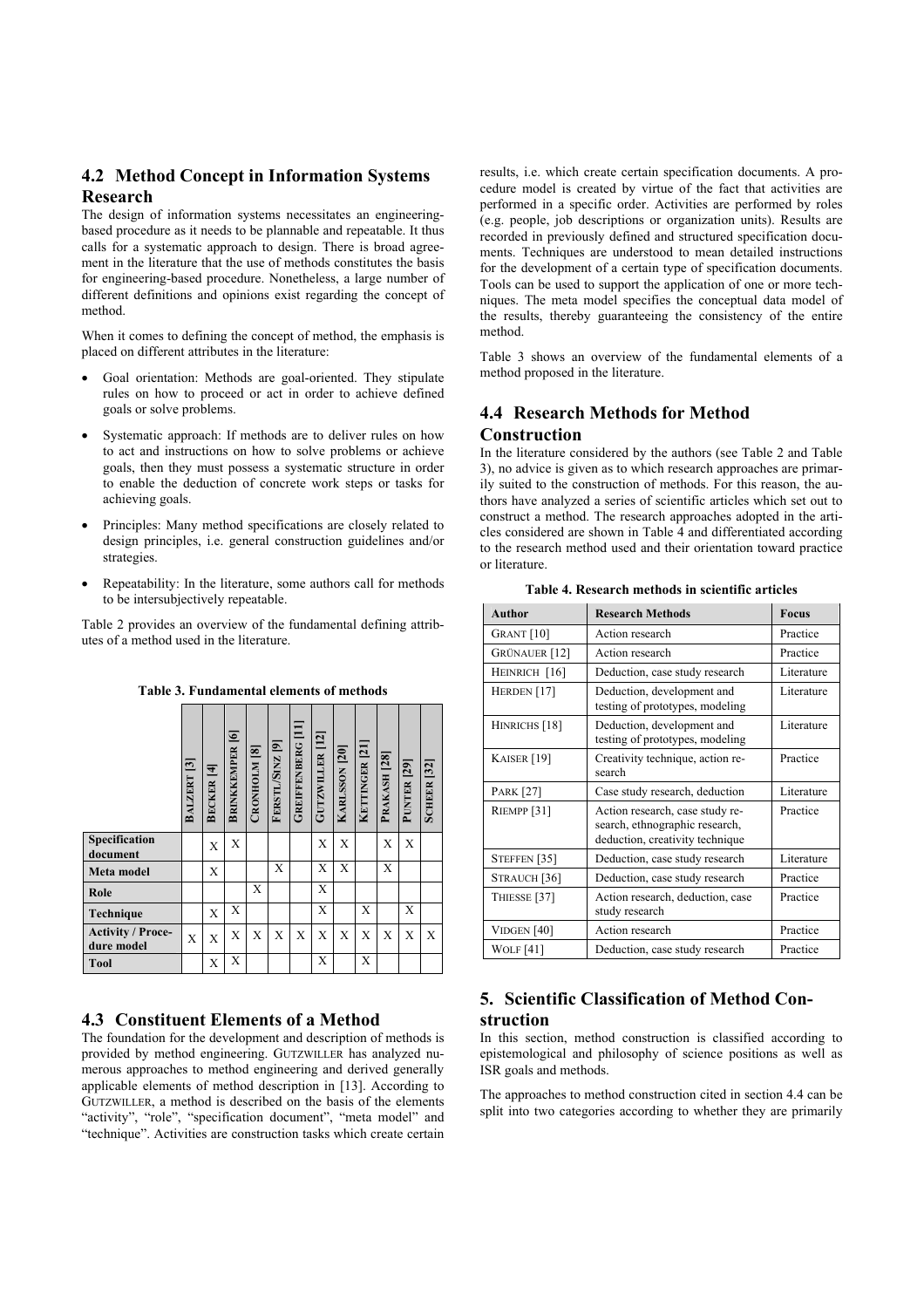derived from actual cases or from literature, which are reflected in Table 5 (column 'Cases' and column 'Lit.').

For the classification of method construction from the epistemological perspective, Table 5 shows that it is first and foremost practice-oriented method constructions which are primarily empirical in their argumentation core, whereas methods derived from literature can be classed as rationalistic in respect of their *knowledge source*. In the case of method construction, the *relationship with the outside world* can be classed as oriented toward an existing reality and therefore objectivistic.

|                         |                       |                                     | <b>Cases</b> | Lit. |
|-------------------------|-----------------------|-------------------------------------|--------------|------|
| Epistemol-<br>$\Omega$  | Knowledge             | Senses (empiricism)                 | X            |      |
|                         | source                | Reason (rationalism)                |              | X    |
|                         | Relationship          | Objectivistic/realistic             | X            | X    |
|                         | with Outside<br>World | Subjectivistic/idealistic           |              |      |
|                         | Validation            | Falsification                       |              |      |
|                         |                       | Verification                        | X            | X    |
| ence                    | Scientific            | Deductive                           |              | X    |
| Philosophy of Sci-      | Procedure             | Inductive                           | X            |      |
|                         | Research<br>Approach  | Qualitative                         | X            | X    |
|                         |                       | Ouantitative                        |              |      |
|                         | Basic Ap-             | Comprehension                       |              |      |
| Research<br>Goals       | proach                | Design                              | X            | X    |
|                         | Research              | Method-oriented                     | X            | X    |
|                         | Goals                 | Artifact-oriented                   |              |      |
|                         | Empirical<br>Methods  | Exploration through case<br>studies | X            |      |
| Methodology<br>Research |                       | Surveys, interviews                 | X            |      |
|                         |                       | Document analysis                   | X            | X    |
|                         | Constructive          | Action research                     | X            |      |
|                         | Methods               | Deduction                           |              | X    |

**Table 5. Classification of method construction** 

From the point of view of science theory, the *validation* of constructed methods is performed as a rule by means of verification. The *scientific procedure* of method construction is to be characterized as primarily inductive or primarily deductive depending on whether it is oriented toward practice or literature respectively, although HEINRICH [16] claims to proceed inductively in his literature-oriented work. Since case studies in ISR are also intended to contribute to solving problems which are weakly structured in terms of theory, qualitative *research approaches* are generally suitable.

Regarding the *basic research approach*, method construction is clearly part of design science. As expected, method-oriented research goals dominate clearly.

Where *research methods* are concerned, method construction based on interaction with practice relies in particular on "action research", "surveys and interviews", "document analysis" and "exploration by means of case studies and field studies". Method construction based on literature, on the other hand, uses first and foremost document analysis and deduction.

Overall, Table 5 shows that both the method construction which stems from practice and that which stems from literature can be characterized from an epistemological and from a philosophy of science viewpoint, and are embedded in ISR in terms of their research methodologies.

## **6. Potential of Method Construction as a Core Methodology for Organizational Engineering**

Since organizational engineering is intended to create and keep the alignment between (models of) business strategy, business processes and business support systems [39], it can be classified as a design science, method-oriented approach to ISR. It was shown in this paper that all analyzed approaches to method construction do exactly match this classification and hence constitute a strong candidate for a core methodology for organizational engineering. Since method construction approaches based on cases and those based on literature still significantly differ with regard to knowledge source, scientific procedure and research methodology, however, the organizational engineering research community has to consolidate a generalized concept (or set of concepts) for method construction and a set of requirements for acceptable method construction formats.

#### **7. References**

- [1] Albert, H.: Kritischer Rationalismus, in: Seiffert, H.; Radnitzky, G. (Hrsg.): Handlexikon zur Wissenschaftstheorie, Ehrenwirth Verlag, München, 1989, S. 177-182.
- [2] Andersson, G.: Induktion, in: Seiffert, H.; Radnitzky, G. (Hrsg.): Handlexikon zur Wissenschaftstheorie, Ehrenwirth Verlag, München, 1989, S. 150-153.
- [3] Balzert, H.: Lehrbuch der Software-Technik, Spektrum Akademischer Verlag GmbH, Heidelberg/Berlin, 1998.
- [4] Becker, J.; Holten, R.; Knackstedt, R.; Neumann, S.: Konstruktion von Methodiken – Vorschläge für eine begriffliche Grundlegung und domänenspezifische Anwendungsbeispiele, Institut für Wirtschaftsinformatik, Universität Münster, Münster, 2001.
- [5] Becker, J.; Holten, R.; Knackstedt, R.; Niehaves, B.: Forschungsmethodische Positionierung in der Wirtschaftsinformatik – epistomologische, ontologische und linguistische Leitfragen –, Institut für Wirtschaftsinformatik, Universität Münster, Münster, 2003.
- [6] Brinkkemper, S.: Method engineering: engineering of information systems development methods and tools, Information and Software Technology, 38, 1996, pp. 275-280.
- [7] Chalmers, A. F.: Wege der Wissenschaft, Springer-Verlag, Berlin et. al., 1989.
- [8] Cronholm, S.; Ågerfalk, P.J.: On the Concept of Method in Information Systems Development, http://www.ida.ilu.se/~stecr/publik.methconc.pdf, 2001.
- [9] Ferstl, O. K.; Sinz, E. J.: Grundlagen der Wirtschaftsinformatik, Oldenbourg, München, 2001.
- [10] Grant, D.; Ngwenyama, O.: A report on the use of action research to evaluate a manufacturing information systems development methodology in a company, Information Systems Journal, 13, 2003, pp. 21-35.
- [11] Greiffenberg, S.: Methoden als Theorien der Wirtschaftsinformatik, in: Uhr, W.; Esswein, W.; Schoop, E. (Hrsg.):